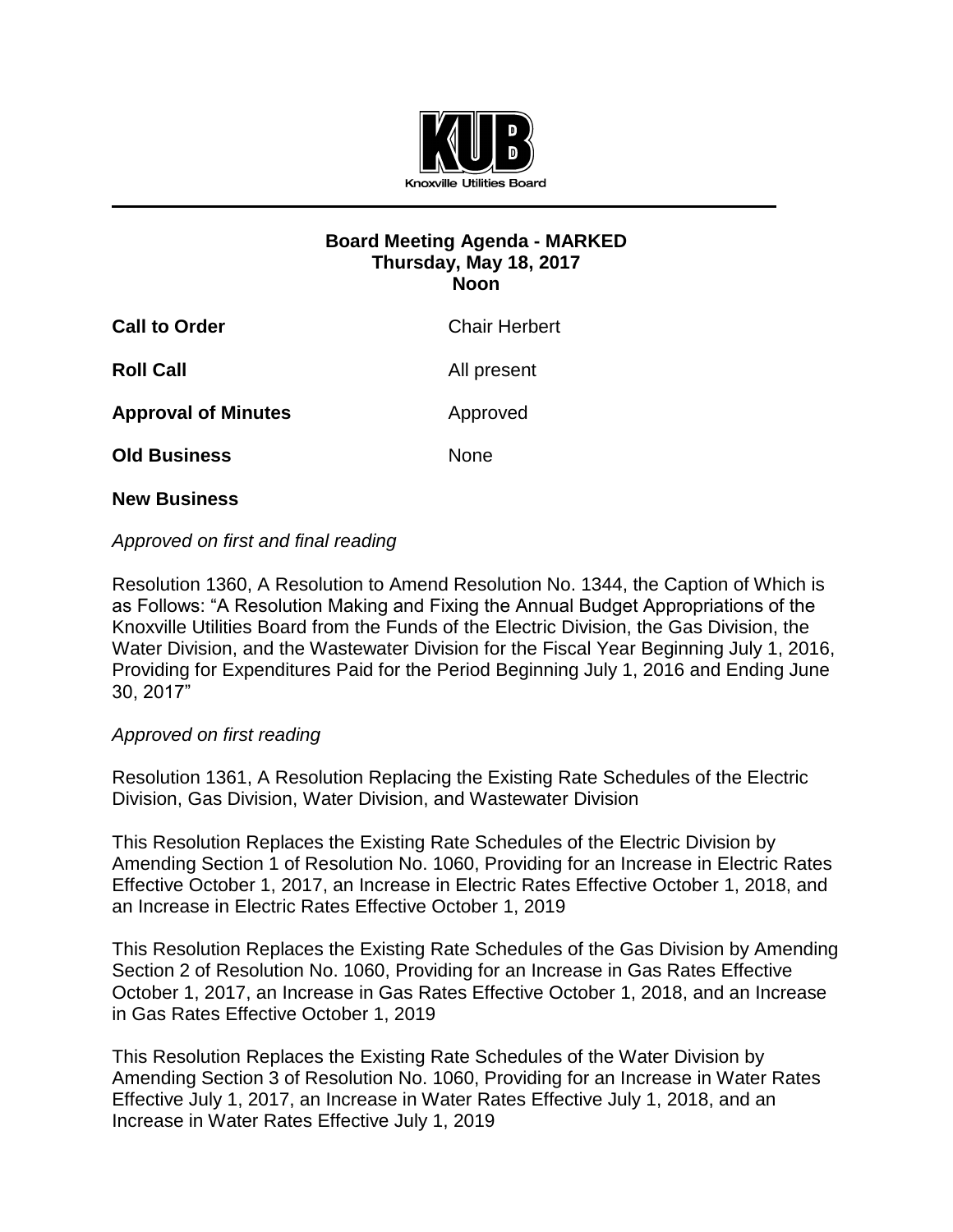This Resolution Replaces the Existing Rate Schedules of the Wastewater Division by Amending Section 4 of Resolution No. 1060, Providing for an Increase in Wastewater Rates Effective July 1, 2017, an Increase in Wastewater Rates Effective July 1, 2018, and an Increase in Wastewater Rates Effective July 1, 2019

#### *Approved on first and final reading*

Resolution 1362, A Resolution Requesting the Council of the City of Knoxville, Tennessee to Provide for the Issuance of Not to Exceed Forty Million and No/100 Dollars (\$40,000,000) In Aggregate Principal Amount of Electric System Revenue Bonds, Series II-2017; Issuance of Not to Exceed Twelve Million and No/100 Dollars (\$12,000,000) In Aggregate Principal Amount of Gas System Revenue Bonds, Series X-2017; Issuance of Not to Exceed Twenty Million and No/100 Dollars (\$20,000,000) In Aggregate Principal Amount of Water System Revenue Bonds, Series GG-2017; Issuance of Not to Exceed Twenty-Five Million and No/100 Dollars (\$25,000,000) In Aggregate Principal Amount of Wastewater System Revenue Bonds, Series 2017B

Resolution 1363, A Resolution Authorizing the Issuance of Not to Exceed Twelve Million Dollars (\$12,000,000) in Aggregate Principal Amount of Gas System Revenue Anticipation Notes (Nonrevolving Line of Credit) of the Knoxville Utilities Board in Anticipation of the Collection of Revenues of the Natural Gas Distribution System of the City of Knoxville for the Purpose of Paying the Cost of Natural Gas Purchases and Storage and Pipeline Capacity

Resolution 1364, A Resolution Making and Fixing the Annual Budget Appropriations of the Knoxville Utilities Board from the Funds of the Electric Division, the Gas Division, the Water Division, and the Wastewater Division for the Fiscal Year Beginning July 1, 2017, Providing for Expenditures Paid for the Period Beginning July 1, 2017, and Ending June 30, 2018

Resolution 1365, A Resolution Approving Commitment Appropriations for the Fiscal Year Beginning July 1, 2017, Thereby Authorizing the Commitment of Expenditures to be Paid Subsequent to June 30, 2018, for Contractual Commitments Executed and Other Obligations Incurred on or Before June 30, 2018

Resolution 1366, A Resolution Expressing the Continued Commitment of the Knoxville Utilities Board of Commissioners (the "Board") to the Knoxville Utilities Board's ("KUB") Century II Utility System Asset Management Programs and its Intent to Fund the Next Ten Years of Century II Programs for the Electric, Natural Gas, Water and Wastewater Systems, Through a Combination of Rate Increases, Debt Issues, Cost Savings and Customer Growth

Resolution 1367, A Resolution Authorizing the Condemnation and the Taking of Electric Utility Easements as May Be Necessary in Support of KUB's Heiskell Road Distribution Line Improvement Project